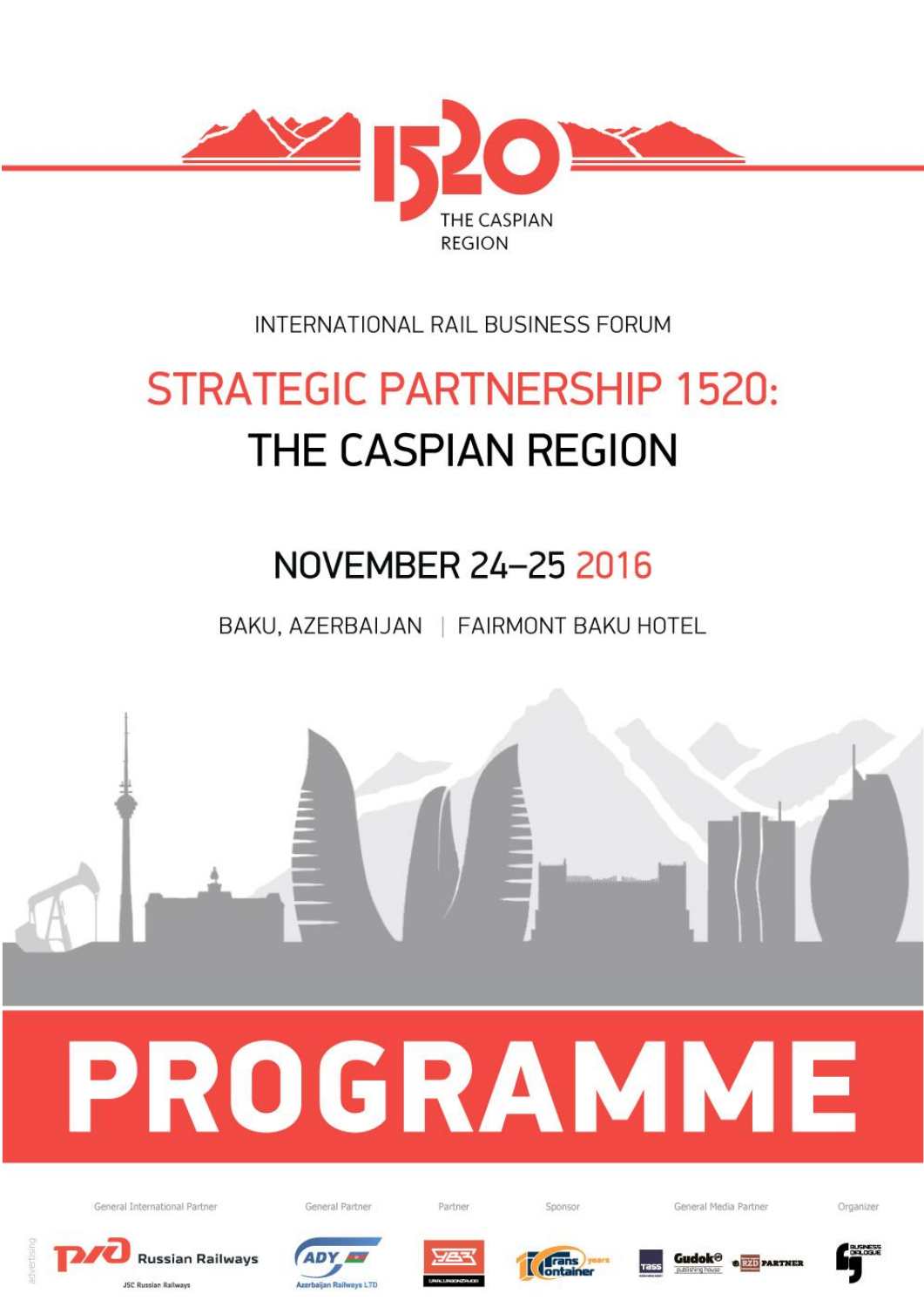## November 24, Thursday



 $\text{Registration}$  Fairmont Baku Hotel,  $2^{\text{nd}}$  floor Welcome Reception and alove Jazz Bar, 3<sup>rd</sup> floor

## November 25, Friday

| 09:00                                              | Registration                                                                                                                                                                                                                                                                                                                                                                                                                                                                                                                                                                                                                                                               | Fairmont Baku Hotel, 2 <sup>nd</sup> floor |
|----------------------------------------------------|----------------------------------------------------------------------------------------------------------------------------------------------------------------------------------------------------------------------------------------------------------------------------------------------------------------------------------------------------------------------------------------------------------------------------------------------------------------------------------------------------------------------------------------------------------------------------------------------------------------------------------------------------------------------------|--------------------------------------------|
| 10:00-11:30<br>Grand Ballroom II<br>$2^{nd}$ floor | <b>Plenary Discussion</b><br>Caspian Transit. Connecting the Four Corners of the Earth                                                                                                                                                                                                                                                                                                                                                                                                                                                                                                                                                                                     |                                            |
|                                                    | From Helsinki to Mumbai. What are the advantages of the International<br>$\bullet$<br>North-South Transport Corridor over the Suez Canal<br>Cargo base for the next five years. What directions of transit traffic<br>$\bullet$<br>will be the densest and what cargos will consist of<br>Caspian Ring. How will Caspian countries benefit from the through route<br>$\bullet$<br>Export diversification. What products will enter the 1520 market, when<br>$\bullet$<br>the International North-South Transport Corridor becomes fully operational<br>Financing. What mechanisms of state support are used in the region<br>$\bullet$<br>to secure large export contracts |                                            |
|                                                    | Opening remarks:<br>Yagub Eyyubov, First Deputy Prime Minister, Republic of Azerbaijan<br>Javid Gurbanov, Chairman, Azerbaijan Railways<br>Alexander Misharin, First Vice President, Russian Railways                                                                                                                                                                                                                                                                                                                                                                                                                                                                      |                                            |
|                                                    | Moderator:<br>Yermolay Solzhenitsyn, Senior Partner, McKinsey & Company                                                                                                                                                                                                                                                                                                                                                                                                                                                                                                                                                                                                    |                                            |
|                                                    | Speakers:<br>Housein Ashouri, Vice President, Iranian Railways<br>Sahil Babayev, Deputy Minister of Economy, Republic of Azerbaijan<br>Mamuka Bakhtadze, CEO, Chairman of the Board of Directors, Georgian Railway<br>Sanzhar Elubaev, Vice President for Coordination of Operations, Kazakhstan Railway<br>Javid Gurbanov, Chairman, Azerbaijan Railways                                                                                                                                                                                                                                                                                                                  |                                            |
|                                                    | Alexander Misharin, First Vice President, Russian Railways                                                                                                                                                                                                                                                                                                                                                                                                                                                                                                                                                                                                                 |                                            |

Oleg Sienko, CEO, Uralvagonzavod

11:30 Junior Ballroom I 2<sup>nd</sup> floor Signing Memorandums

11:30-12:00 Coffee break Fairmont Baku Hotel, 2<sup>nd</sup> floor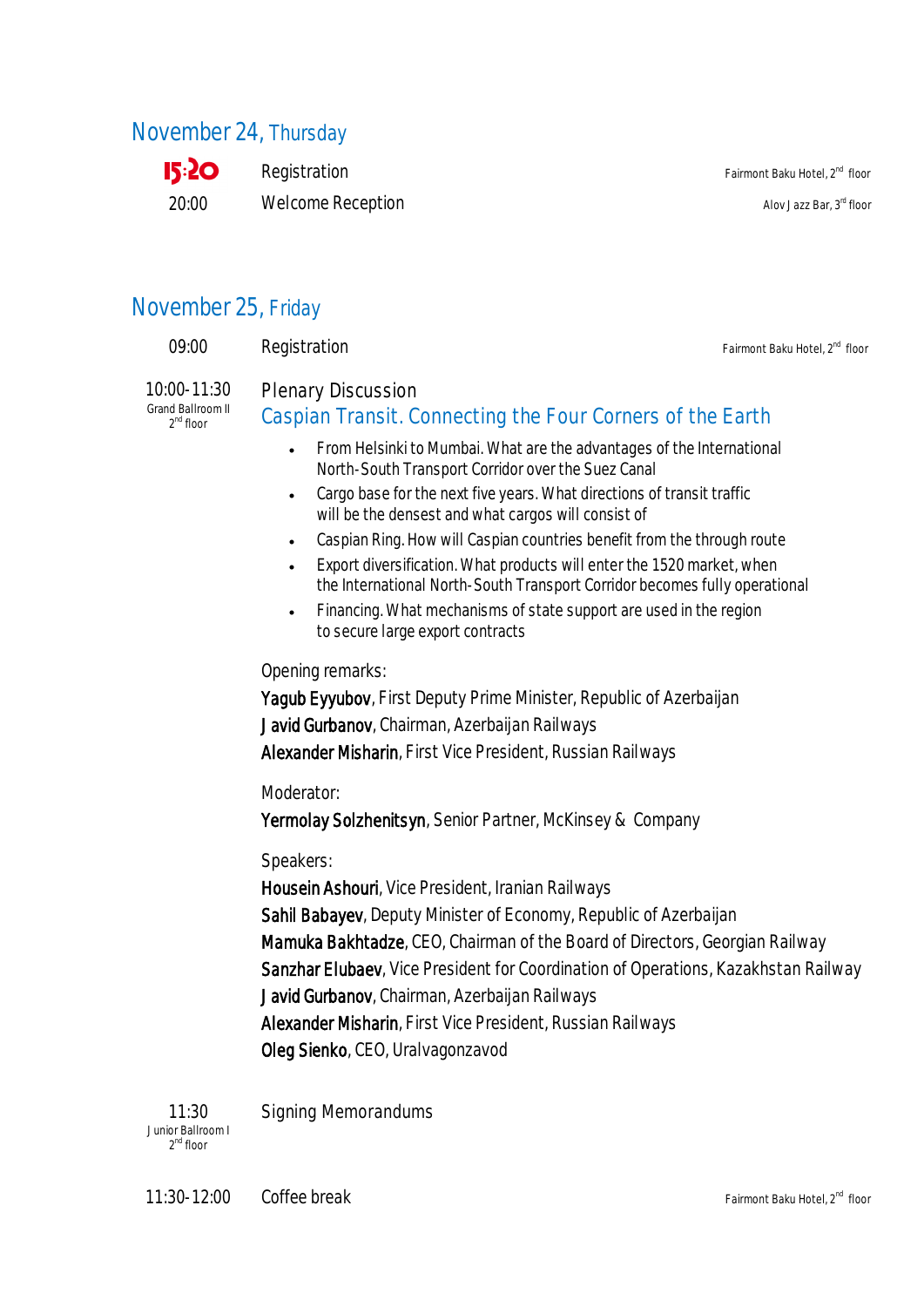12:00-13:30 Grand Ballroom II 2<sup>nd</sup> floor

## Panel Discussion Infrastructure. How to Railroad Together

- Consortium possibility. How to improve the international coordination for railway infrastructure construction
- Investments. What funding models are the most suitable for the International North-South Transport Corridor
- Capital sources. What factors make infrastructure projects attractive for market players
- Railroad + Port. Who will be the main infrastructure upgrade driver for quick and safe cargo transfer
- Insurance. Allocation of commitments between railway administrations, financial institutions and state

#### Moderator:

Evgeny Dorot, Deputy CEO for Innovative Development, RZDstroy

Speakers:

Dmitry Bolotsky, Business Development Director, Bombardier Transportation - First Deputy Head of Region Russia, CIS , Baltic States Ivana Duarte, Head of Azerbaijan Office, European Bank

for Reconstruction and Development

Farhad Guliyev, Deputy Chairman for Strategic Development, Investments and Logistics, Azerbaijan Caspian Shipping

Fizuli Guliyev, Infrastructure Department Chief, Azerbaijan Railways

Vladimir Kosoy, President, Centre for the Infrastructure Economy

Rakhim Mamedov, Project Manager, State Oil Fund of the Republic of Azerbaijan (SOFAZ)

13:30-14:30 Lunch

Fairmont Baku Hotel, 2<sup>nd</sup> floor

14:30-16:00 Grand Ballroom II 2<sup>nd</sup> floor

#### Panel Discussion

### Multimodal and Railway Transportations. Faster and Cheaper

- Caspian vector of cargo flows 2017-2020. What directions of transit traffic will be the densest
- Multimodal container transportation market. The evolution of demand and supply
- A single operator for the North-South Corridor. Probability and conditions, under which it can appear
- Multifunctional transport junctions. What cities on the route North-South will carve out the substantive niche
- Challenges of light running. How to avoid no-load returns and encourage regular cargos

Moderator:

Dmitry Kovalev, Partner, PwC in Russia

#### Speakers:

Vakhid Aliev, Deputy CEO, Baku International Sea Trade Port Eduard Alyrzaev, First Deputy CEO, RZD Logistics Gennady Bessonov, General Secretary, Coordinating Council on Transsiberian Transportation